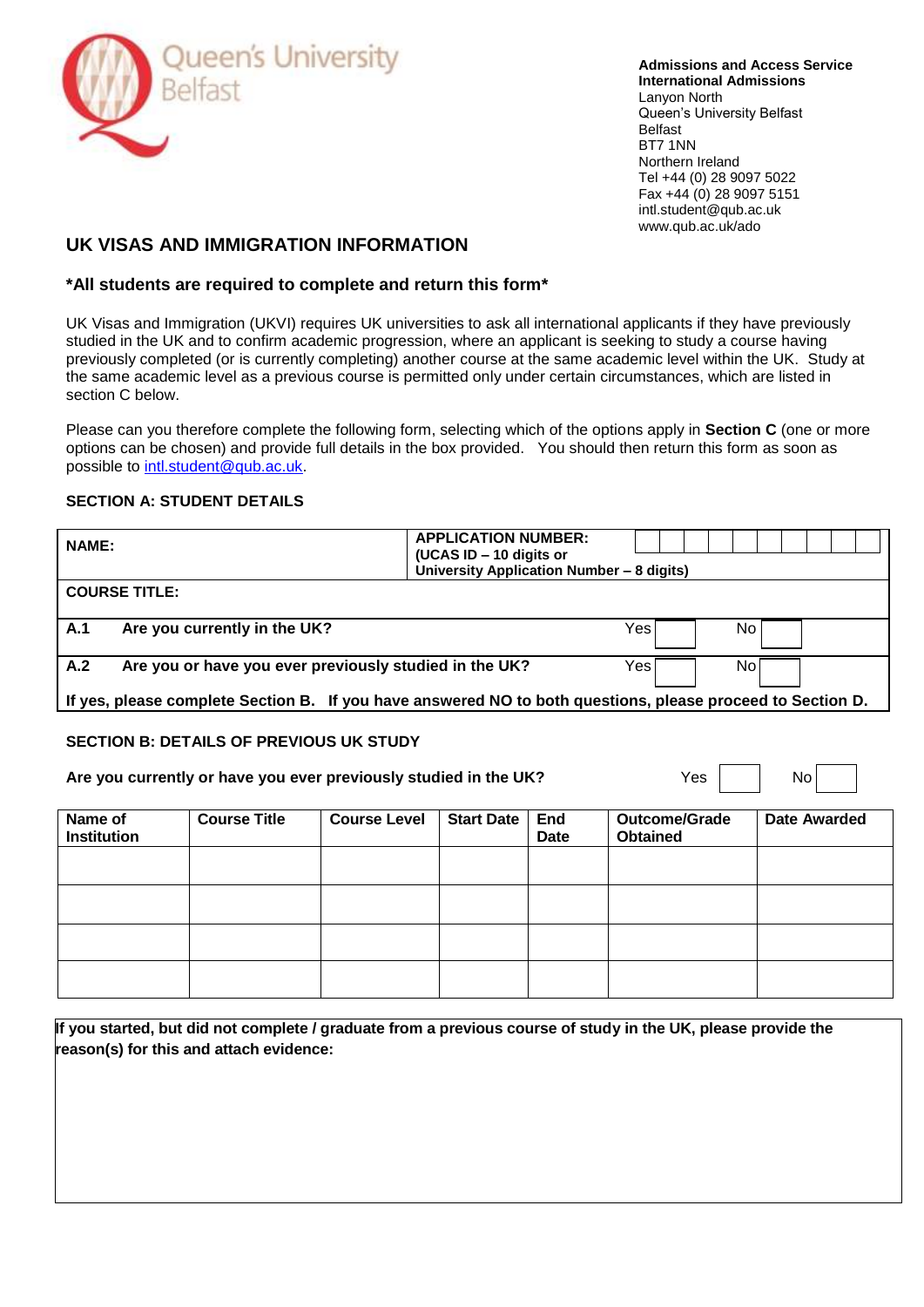#### **SECTION C: ACADEMIC PROGRESSION**

### **If you have previously studied a course(s) in the UK at the same academic level\* as the course you are applying for, you will need answer the following questions.**

**\***An example of this is, if you have previously studied a Masters course and now wish to study a second Masters course.

| C.1              | Is the course you have applied for connected to your previous course?                                               | Yes | No |
|------------------|---------------------------------------------------------------------------------------------------------------------|-----|----|
| the UK)          | If yes, please explain how (you must ensure to relate your proposed course to the most recent course you studied in |     |    |
| $\overline{C.2}$ | Is the course you have applied for part of the same subject group as your previous<br>course?                       | Yes | No |
|                  | If yes, please give details                                                                                         |     |    |
| $\overline{C.3}$ | Does the course you have applied for involve deeper specialization in the same<br>field?                            | Yes | No |
|                  | If yes, please explain how                                                                                          |     |    |
| $\overline{C.4}$ | Do your previous course and new course combined, support your career aspirations?                                   | Yes | No |
|                  | If yes, please explain how                                                                                          |     |    |

#### **SECTION D: PREVIOUS UK VISAS**

| D.1 Do you currently hold, or have you previously held, a UK visa? | Yes | $\overline{N_{\mathcal{O}}}$ |  |  |
|--------------------------------------------------------------------|-----|------------------------------|--|--|
|--------------------------------------------------------------------|-----|------------------------------|--|--|

If 'Yes', attach a scanned copy of any current and/or previous UK visa(s) or UK biometric card(s) even if they have expired

| Type of visa held (for example Tier 4, Student Visitor, General Visitor, Dependant) Visa Start Date | Visa End Date |
|-----------------------------------------------------------------------------------------------------|---------------|
|                                                                                                     |               |
|                                                                                                     |               |
|                                                                                                     |               |
|                                                                                                     |               |
|                                                                                                     |               |

#### **D.2 Have you ever received a visa refusal?** The set of the set of the SNO No No

If 'Yes', please email us a copy of the refusal notice and a detailed description of the reason for refusal.

| Type of visa refused | Date of Refusal | Reason for refusal |
|----------------------|-----------------|--------------------|
|                      |                 |                    |
|                      |                 |                    |
|                      |                 |                    |